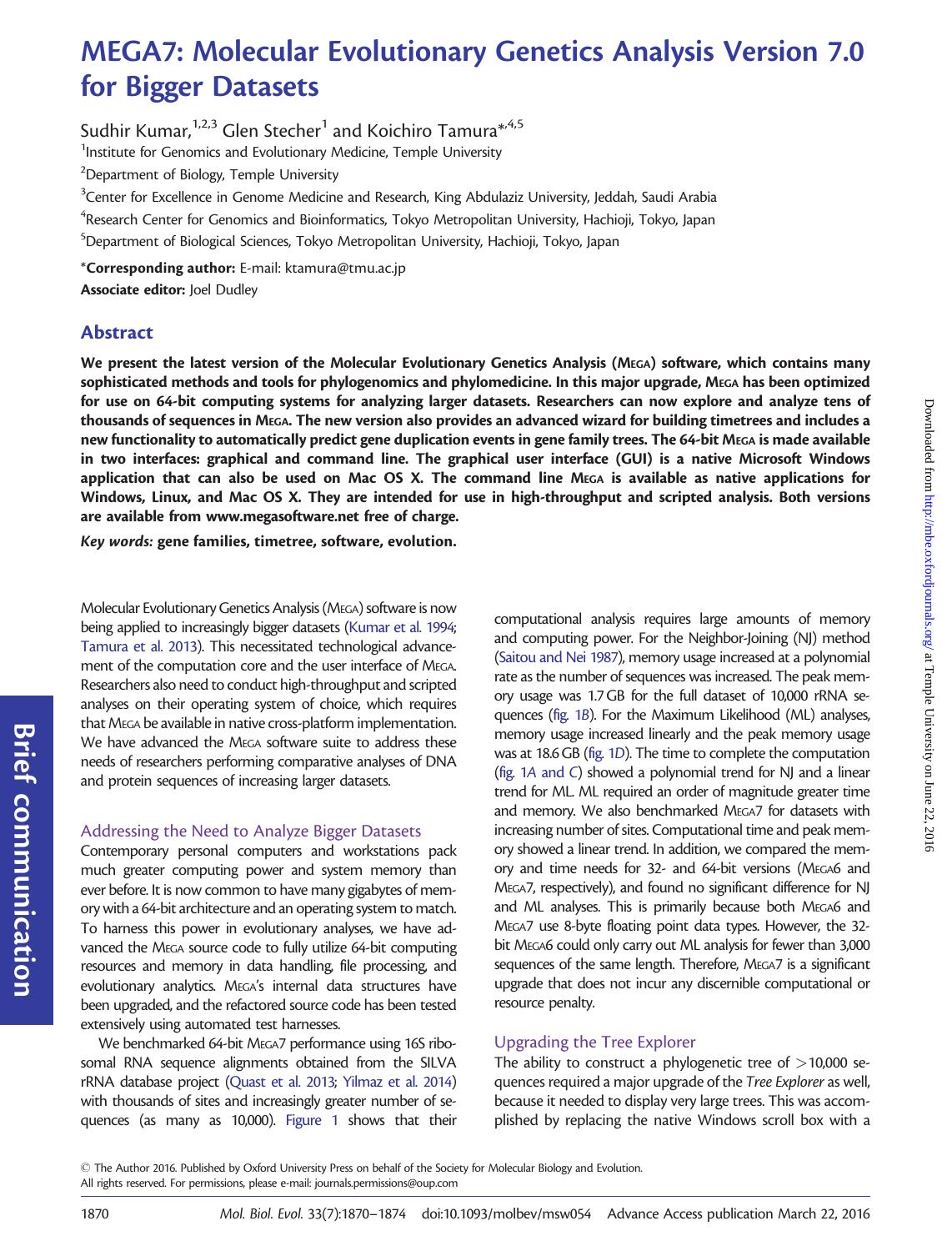<span id="page-1-0"></span>

FIG. 1. Time and memory requirements for phylogenetic analyses using the NJ method (A, B) and the ML analysis (C, D). For NJ analysis, we used the [Tamura–Nei \(1993\)](#page-3-0) model, uniform rates of evolution among sites, and pairwise deletion option to deal with the missing data. Time usage increases polynomially with the number of sequences (third degree polynomial,  $R^2$   $=$  1), as does the peak memory used ( $R^2$   $=$  1) (A, B). The same model and parameters were used for ML tree inference, where the time taken and the memory needs increased linearly with the number of sequences. For ML analysis, the SPR (Subtree–Pruning–Regrafting) heuristic was used for tree searching and all 5,287 sites in the sequence alignment were included. All the analyses were performed on a Dell Optiplex 9010 computer with an Intel Core-i7-3770 3.4 GHz processor, 20 GB of RAM, NVidia GeForce GT 640 graphics card, and a 64-bit Windows 7 Enterprise operating system.

custom virtual scroll box, which increased the number of taxa that can be displayed in the Tree Explorer window from  $\sim$  4,000 in MEGA6 to greater than 100,000 sequences in MEGA7. This is made possible by our new adaptive approach to render the tree to ensure the best display quality and exploration performance. To display a tree, we first evaluate if the tree can be rendered as a device-dependent bitmap (DDB), which depends on the power of the available graphics processing unit. If successful, the tree image is stored in video memory, which enhances performance. For example, in a computer equipped with GeForce GT 640 graphics card, Tree Explorer successfully rendered trees with more than 100,000 sequences and responded quickly to the user scrolling and display changes. When a DDB is not possible to generate, then Tree Explorer renders the tree as a device independent bitmap. Because of the extensive system memory requirements, we automatically choose a pixel format that maximizes the number of sequences displayed. Basically, the pixel format dictates the number of colors used:  $24$  ( $2^{24}$ ) colors), 18, 8, 4, or 1 bit (monochrome) per pixel. Memory needs scale proportional to the number of bits used per pixel.

## Cross-Platform MEGA-CC for High-Throughput and Scripted Analyses

We have now refactored MEGA's computation core (CC, [Kumar et al. 2012](#page-3-0)) so that it can be compiled natively for Linux, Windows, and Mac OS X systems in order to avoid the need for emulation or virtualization. This required porting the computation core source code to a cross-platform programming language and replacing all the Microsoft Windows system API calls. For instance, the App Linker system, which integrates the MUSCLE [\(Edgar 2004\)](#page-3-0) sequence alignment application with MEGA, relied heavily on the Windows API for inter-process communication and was refactored extensively.

In order to configure analyses in MEGA7-CC, we have chosen to continue requiring an analysis options file (called .mao file) that specifies all the input parameters to the command-line driven MEGA-CC application; see figure 1 in [Kumar et al. \(2012\).](#page-3-0) To generate this control file, we provide native prototyper applications (MEGA-PROTO) for Windows, Linux, and Mac OS X. MEGA-PROTO obviates the need to learn a large number of commands, and, thus, avoids a steep learning curve and potential mistakes for inter-dependent options. It also enables us to deliver exactly the same experience and options for those who will use both GUI and CC versions of MEGA7.

Marking Gene Duplication Events in Gene Family Trees We have added a new functionality in MEGA to mark tree nodes where gene duplications are predicted to occur. This system works with or without a species tree. If a species tree is provided, then we mark gene duplications following [Zmasek](#page-4-0) [and Eddy \(2001\)](#page-4-0) algorithm. This algorithm posits the smallest number of gene duplications in the tree such that the minimum number of unobserved genes, due to losses or partial sampling are invoked. When no species tree is provided, then all internal nodes in the tree that contain one or more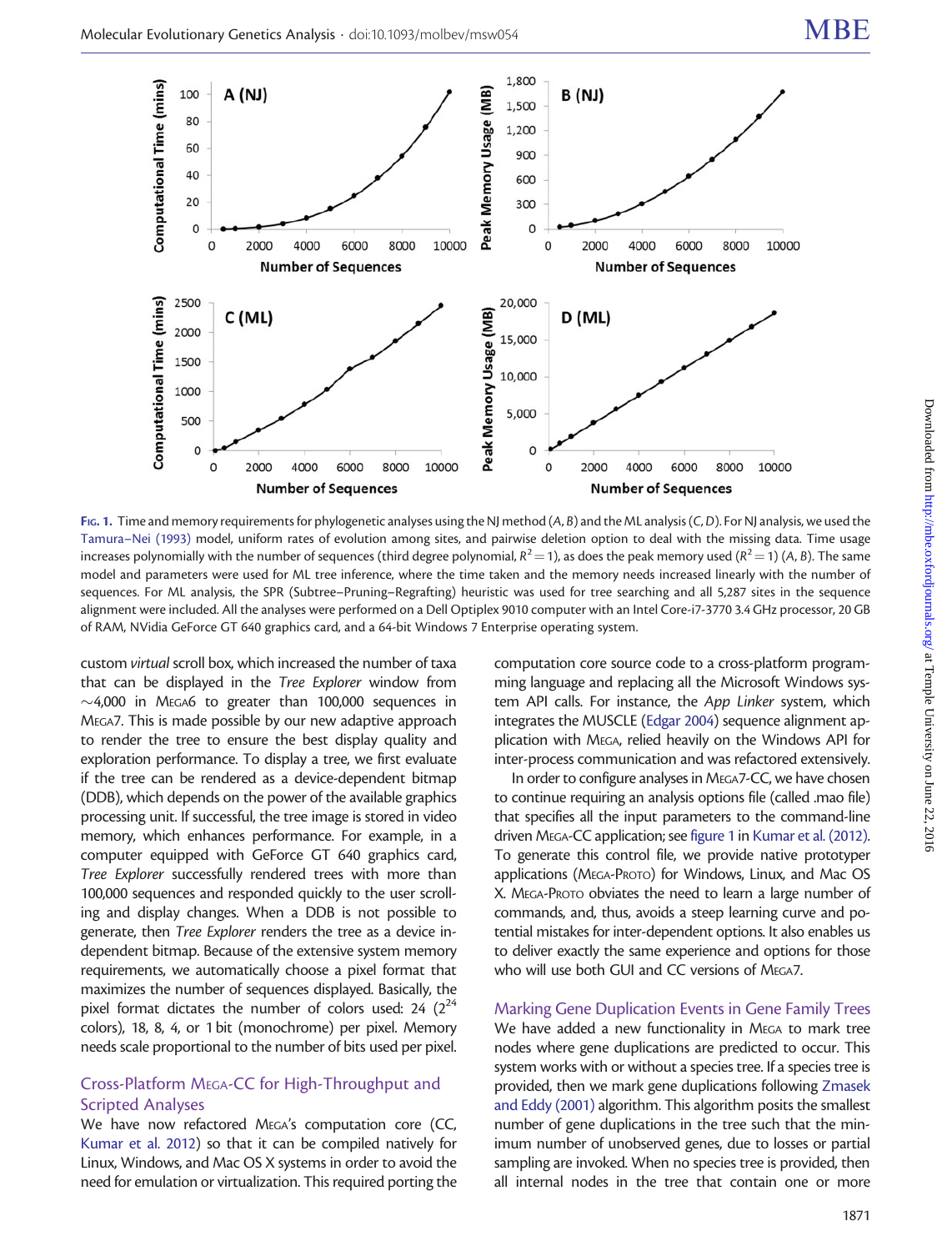<span id="page-2-0"></span>

| File Action Help                          |                                                                                                                                                                                                      |
|-------------------------------------------|------------------------------------------------------------------------------------------------------------------------------------------------------------------------------------------------------|
|                                           | <b>Gene Duplication Wizard</b>                                                                                                                                                                       |
|                                           | This wizard will walk you through the tasks which are required for the inferrence of gene duplication (and<br>optionally, speciation) events for a given gene phylogeny.                             |
| Step 1: Load gene tree file               | The gene tree is the phylogeny for which<br>duplication/ speciation events will be analyzed.<br>The tree file should be in the newick format.                                                        |
| c Load Gene Tree<br>v                     |                                                                                                                                                                                                      |
| Step 2: Map species names to taxa         | For this analysis, the species name of each taxon in the<br>gene tree must be known. You can enter the names<br>manually or load a text file that gives each mapping in the<br>form 'taxon=species'. |
| Map species names<br>V                    |                                                                                                                                                                                                      |
| Step 3: Load species tree file (optional) | If provided, the algorithm described in Zmasek and Eddy<br>(2001) will be used to identify all duplication and speciation                                                                            |
| load Species Tree<br><b>Skip</b>          | events. Otherwise only duplications where the same species<br>exists in both descendent lineages of a node will be inferred.                                                                         |
| Step 4: Root the gene tree (optional)     | The analysis requires a rooted gene tree. If the root                                                                                                                                                |
| E Set Gene Tree Root<br>Skip              | is unknown, all possible rootings will be analyzed<br>and the one(s) producing the fewest number of<br>duplication events will be retained.                                                          |
| Step 5: Root the species tree             | If a trusted species tree is used, then the                                                                                                                                                          |
| E Set Species Tree Root                   | analysis requires that the root of the tree is<br>known.                                                                                                                                             |
| Step 6: Launch analysis                   |                                                                                                                                                                                                      |
|                                           |                                                                                                                                                                                                      |

FIG. 2. The Gene Duplication Wizard (A) to guide users through the process of searching gene duplication events in a gene family tree. In the first step, the user loads a gene tree from a Newick formatted text file. Second, species associated with sequences are specified using a graphical interface. In the third step, the user has the option to load a trusted species tree, in which case it will be possible to identify all duplication events in the gene tree, from a Newick file. Fourth, the user has the option to specify the root of the gene tree in a graphical interface. If the user provides a trusted species tree, then they must designate the root of that tree. Finally, the user launches the analysis and the results are displayed in the Tree Explorer window (see [fig. 3\)](#page-3-0).

common species in the two descendant clades are marked as gene duplication events. This algorithm provides a minimum number of duplication events, because many duplication nodes will remain undetected when the gene sampling is incomplete. Nevertheless, it is useful for cases where species trees are not well established.

Realizing that the root of the gene family tree is not always obvious, MEGA runs the above analysis by automatically rooting the tree on each branch and selecting a root such that the number of gene duplications inferred is minimized. This is done only when the user does not specify a root explicitly. A Gene Duplication Wizard (fig. 2) walks the user through all the necessary steps for this analysis. Results are displayed in the Tree Explorer [\(fig. 3\)](#page-3-0) which marks gene duplications with blue solid diamonds. When a species tree is provided, speciation events are marked with open red diamonds. Results can also be exported to Newick formatted text files where gene duplications and speciation events are labeled using comments in square brackets. In the future, we plan to extend this system with the capability to automatically retrieve species tree from external databases, including the NCBI Taxonomy [\(http://www.ncbi.nlm.nih.gov/guide/taxonomy/\)](http://www.ncbi.nlm.nih.gov/guide/taxonomy/) and the timetree of life ([Hedges et al. 2015](#page-3-0)).

#### Timetree System Updates

We have now upgraded the Timetree Wizard (similar to the wizard shown in fig. 2), which guides researchers through a multi-step process of building a molecular phylogeny scaled to time using a sequence alignment and a phylogenetic tree topology. This wizard accepts Newick formatted tree files, assists users in defining the outgroup(s) on which the tree will be rooted, and allows users to set divergence time calibration constraints. Setting time constraints in order to calibrate the final timetree is optional in the RelTime method [\(Tamura et al. 2012](#page-3-0)), so MEGA7 does not require that calibration constraints be available and it does not assume a molecular clock. If no calibrations are used, MEGA7 will produce relative divergence times for nodes, which are useful for determining the ordering and spacing of divergence events in species and gene family trees. However, users can obtain absolute divergence time estimates for each node by providing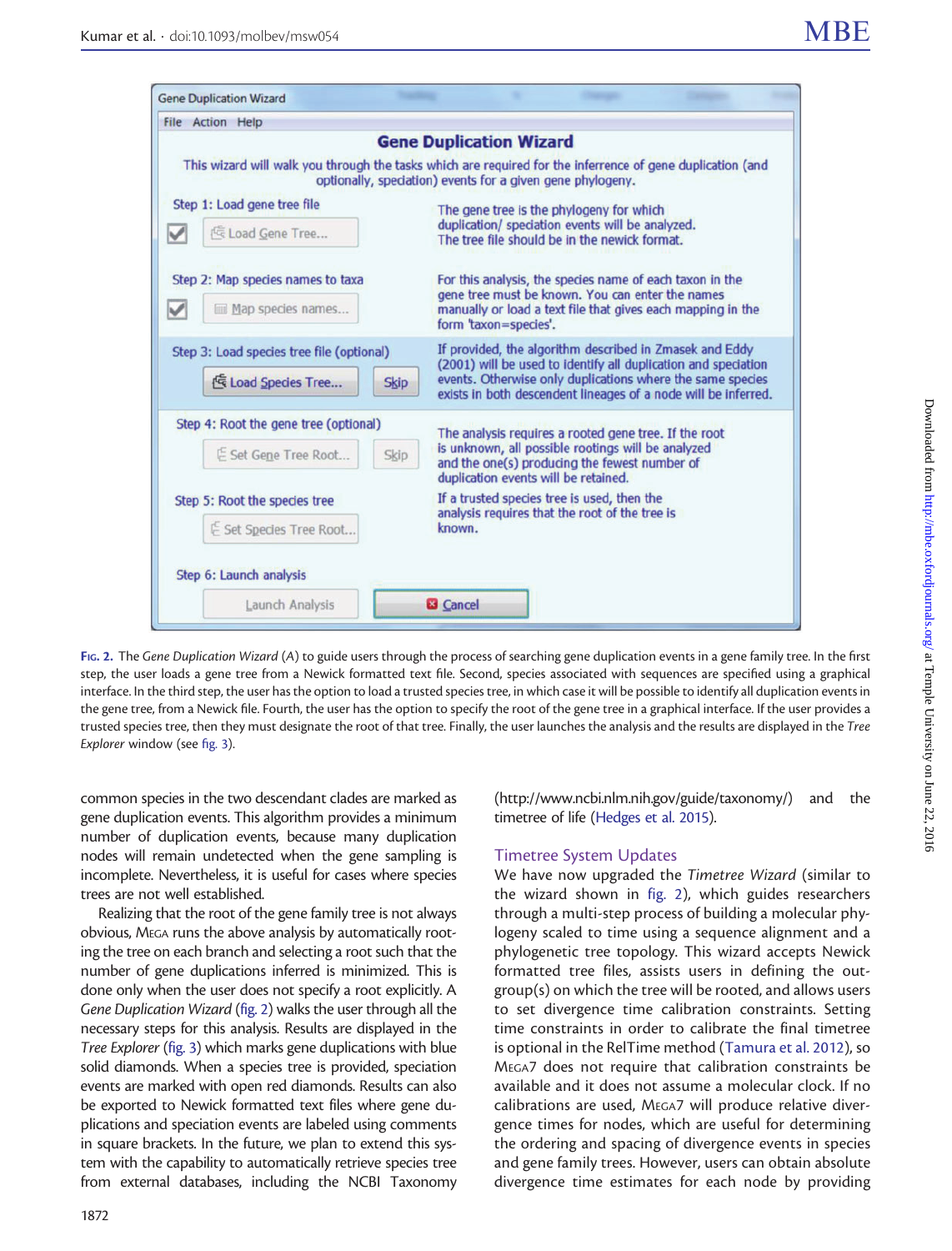<span id="page-3-0"></span>

FIG. 3. Tree Explorer window with gene duplications marked with closed blue diamonds and speciation events, if a trusted species tree is provided, are identified by open red diamonds (see [fig. 2](#page-2-0) legend for more information).

calibrations with minimum and/or maximum constraints ([Tamura et al. 2013](#page-4-0)). It is important to note that MEGA7 does not use calibrations that are present in the clade containing the outgroup(s), because that would require an assumption of equal rates of evolution between the ingroup and outgroup sequences, which cannot be tested. For this reason, timetrees displayed in the Tree Explorer have the outgroup cluster compressed and grayed out by default to promote correct scientific analysis and interpretation.

#### Data Coverage Display by Node

In the Tree Explorer, users will be able to display another set of numbers at internal tree nodes that correspond to the proportion of positions in the alignment where there is at least one sequence with an unambiguous nucleotide or amino acid in both the descendent lineages; see figure 5 in Filipski et al. (2014). This metric is referred to as minimum data coverage and is useful in exposing nodes in the tree that lack sufficient data to make reliable phylogenetic inferences. For example, when the minimum data coverage is zero for a node, then the time elapsed on the branch connecting this node with its descendant node will always be of zero, because zero substitutions will be mapped to that branch (Filipski et al. 2014). This means that divergence times for such nodes would be underestimated. Such branches will also have very low statistical confidence when inferring the phylogenetic tree. So, it is always good to examine this metric for all nodes in the tree.

# **Conclusions**

We have made many major upgrades to MEGA's infrastructure and added a number of new functionalities that will enable researchers to conduct additional analyses with greater ease. These upgrades make the seventh version of MEGA more versatile than previous versions. For Microsoft Windows, the 64-bit MEGA is made available with Graphical User Interface and as a command line program intended for use in highthroughput and scripted analysis. Both versions are available from [www.megasoftware.net](http://www.megasoftware.net) free of charge. The command line version of MEGA7 is now available in native cross-platform applications for Linux and Mac OS X also. The GUI version of MEGA7 is also available for Mac OS X, where we provide an installation that automatically configures the use of Wine for compatibility with Mac OS X. Since Wine only supports 32-bit software, we provide 32-bit MEGA7 GUI for Mac OS X. However, Mac and Linux users can run the 64-bit Windows version of MEGA7 GUI using virtual machine environments, including VMWare, Parallels, or Crossover. Alternatively, 64-bit MEGA-CC along with MEGA-PROTO can be used as they run natively on Windows, Mac OS X, and Linux.

## Acknowledgments

We thank Charlotte Konikoff and Mike Suleski for extensively testing MEGA7. Many other laboratory members and beta testers provided invaluable feedback and bug reports. We thank Julie Marin for help in assembling the rRNA data analyzed. This study was supported in part by research grants from National Institutes of Health (HG002096-12 to S.K.) and Japan Society for the Promotion of Science (JSPS) grants-inaid for scientific research (24370033) to K.T.

## References

- Edgar RC. 2004. Muscle: a multiple sequence alignment method with reduced time and space complexity. BMC Bioinformatics 5:113.
- Filipski A, Murillo O, Freydenzon A, Tamura K, Kumar S. 2014. Prospects for building large timetrees using molecular data with incomplete gene coverage among species. Mol Biol Evol 31:2542–2550.
- Hedges SB, Marin J, Suleski M, Paymer M, Kumar S. 2015. Tree of life reveals clock-like speciation and diversification. Mol Biol Evol 32:835–845.
- Kumar S, Stecher G, Peterson D, Tamura K. 2012. MEGA-CC: computing core of molecular evolutionary genetics analysis program for automated and iterative data analysis. Bioinformatics 28:2685–2686.
- Kumar S, Tamura K, Nei M. 1994. MEGA: molecular evolutionary genetics analysis software for microcomputers. Comput Appl Biosci. 10:189–191.
- Quast C, Pruesse E, Yilmaz P, Gerken J, Schweer T, Yarza P, Peplies J, Glöckner FO. 2013. The SILVA ribosomal RNA gene database project: improved data processing and web-based tools. Nucleic Acids Res. 41:D590–D596.
- Saitou N, Nei M. 1987. The neighbor-joining method—a new method for reconstructing phylogenetic trees. Mol Biol Evol. 4:406–425.
- Tamura K, Battistuzzi FU, Billing-Ross P, Murillo O, Filipski A, Kumar S. 2012. Estimating divergence times in large molecular phylogenies. Proc Natl Acad Sci U S A. 109:19333–19338.
- Tamura K, Nei M. 1993. Estimation of the number of nucleotide substitutions in the control region of mitochondrial-DNA in humans and chimpanzees. Mol Biol Evol. 10:512–526.